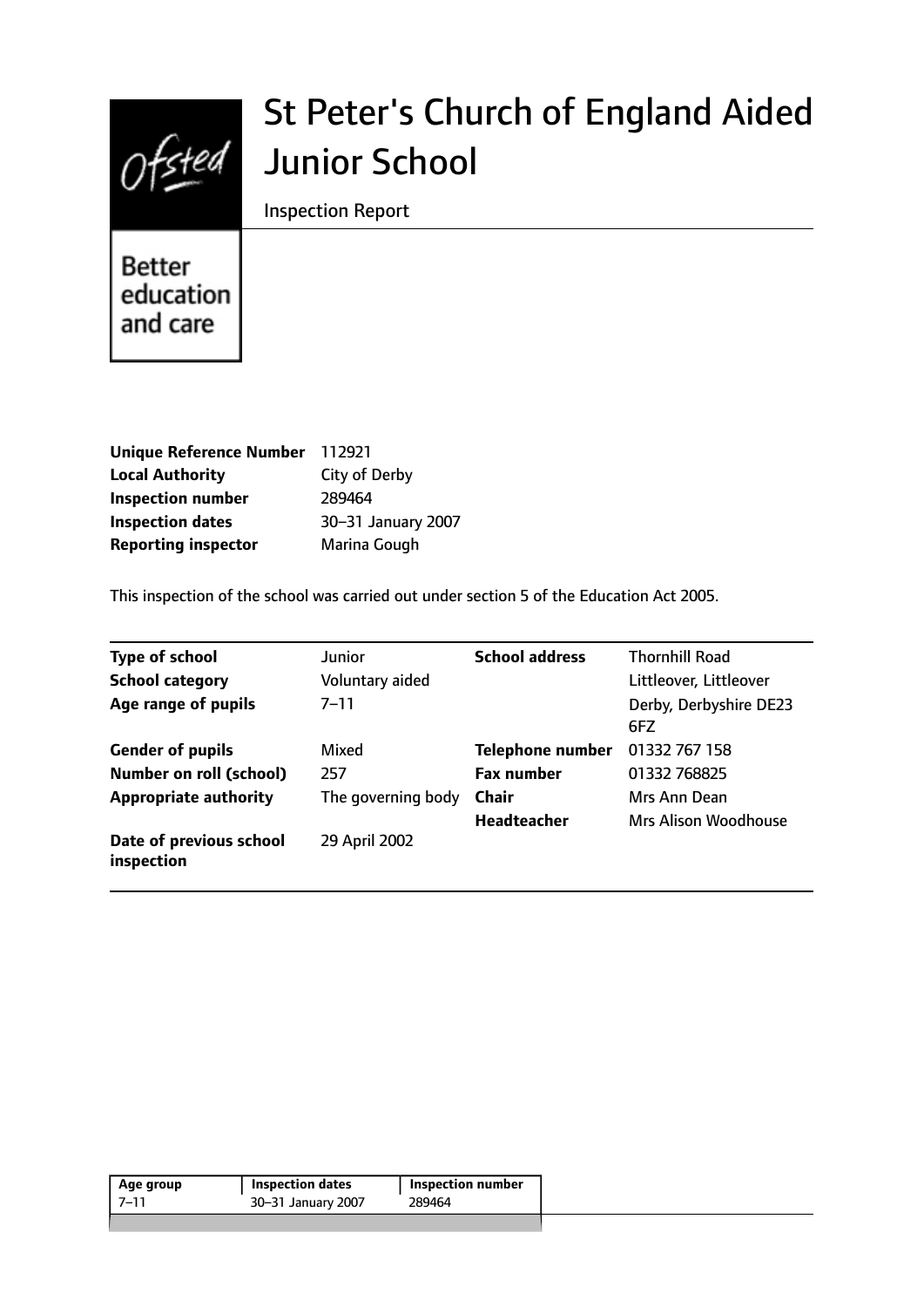© Crown copyright 2007

Website: www.ofsted.gov.uk

This document may be reproduced in whole or in part for non-commercial educational purposes, provided that the information quoted is reproduced without adaptation and the source and date of publication are stated.

Further copies of this report are obtainable from the school. Under the Education Act 2005, the school must provide a copy of this report free of charge to certain categories of people. A charge not exceeding the full cost of reproduction may be made for any other copies supplied.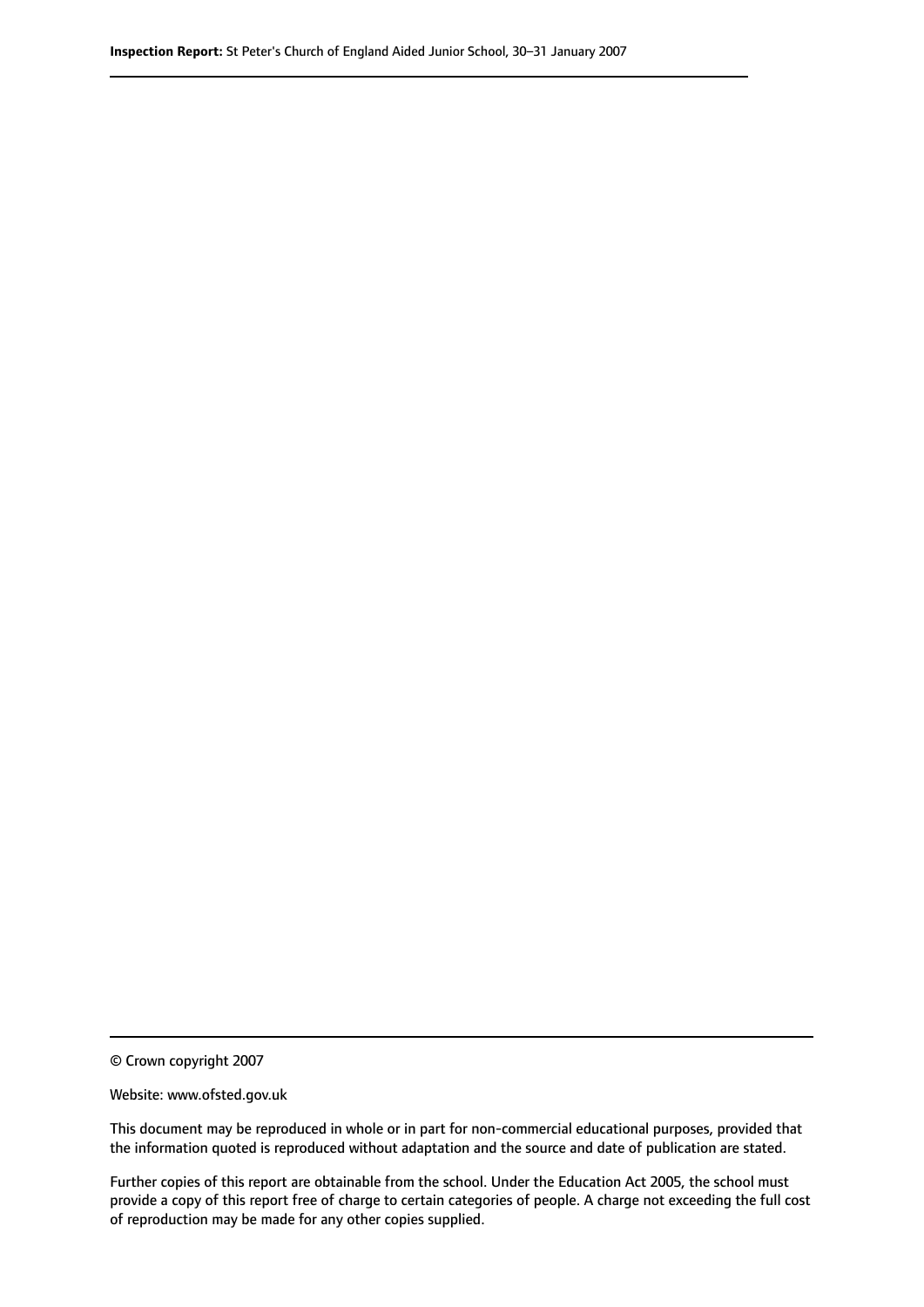## **Introduction**

The inspection was carried out by three Additional Inspectors.

### **Description of the school**

The school is situated on the outskirts of Derby. Although it is a church school, it welcomes pupils from many different faiths and cultural backgrounds. About half of the pupils are of white ethnicity; the remainder come from a variety of minority ethnic groups. Attainment when pupils start at this school is generally above average. The school has an average number of pupils who have learning difficulties and a small number have statements of special educational need. The school has a Basic Skills Quality Mark, Investors in People, Artsmark Silver and is working towards Healthy Schools Status.

## **Key for inspection grades**

| Grade 1 | Outstanding  |
|---------|--------------|
| Grade 2 | Good         |
| Grade 3 | Satisfactory |
| Grade 4 | Inadequate   |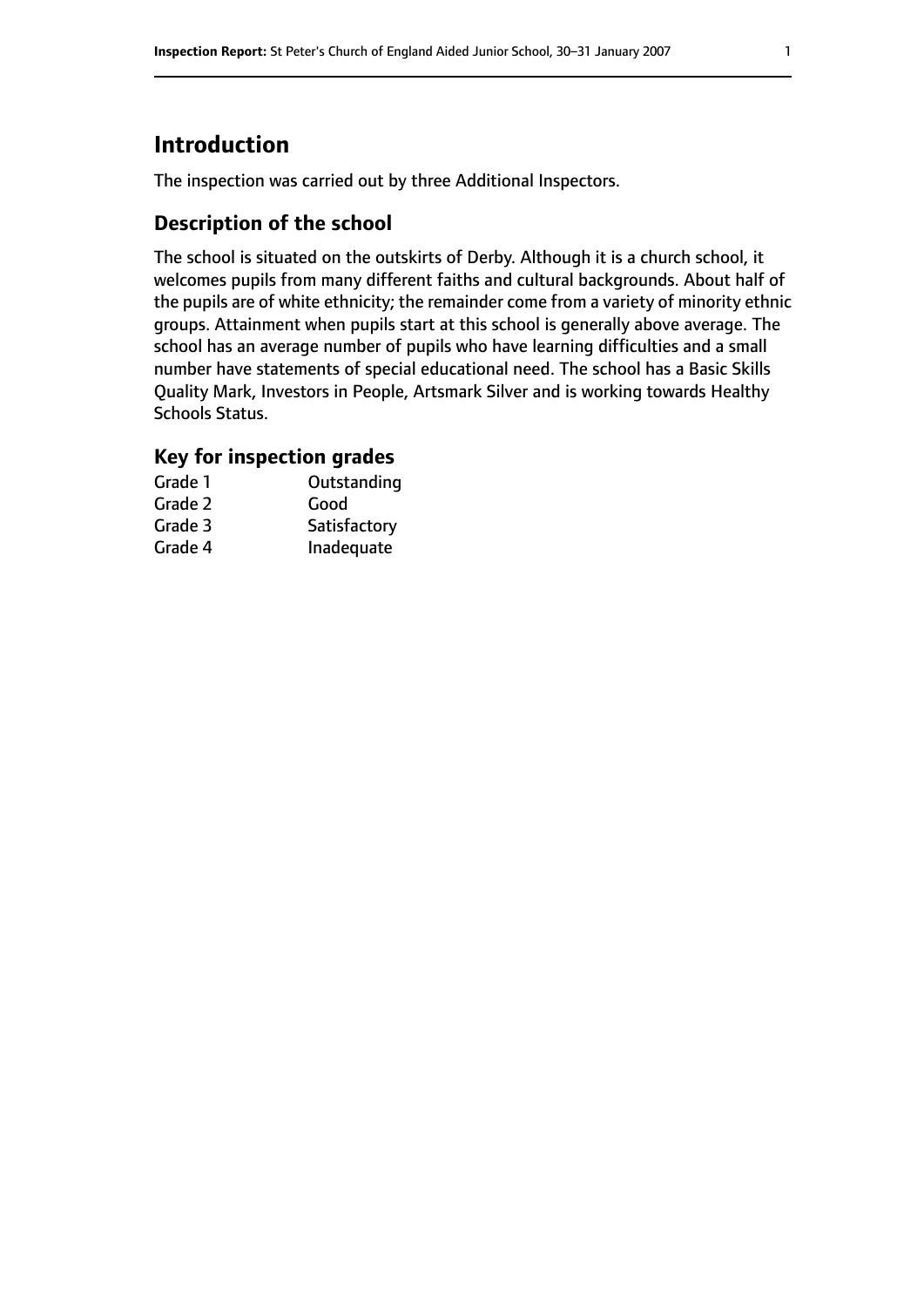## **Overall effectiveness of the school**

#### **Grade: 3**

This is a satisfactory and improving school that is emerging from a very difficult period. Leadership and management are satisfactory and have brought about sound but uneven improvement since the last inspection. Over the last two years there has been a succession of acting headteachers. Although new initiatives have been introduced, some have not reached fruition and others are not yet sufficiently well embedded to be having their maximum impact.

The current acting headteacher, who has been at the school for less than one year, has provided very good interim leadership of the school. She has been particularly successful in keeping staff morale high and has worked effectively with the leadership team and governing body to raise standards, improve teaching, and set higher standards for pupils' behaviour.

By the end of Year 6, standards are comfortably above the national average in English and mathematics, and just above average in science. Pupils of all ages and abilities achieve satisfactorily and make steady progress, but pupils who have English as an additional language could do even better with additional support.

Teaching and learning are satisfactory. Some good and outstanding examples of teaching were seen during the inspection. Teaching has improved in recent years, but there are still some inconsistencies within and between year groups. Teaching is at its best in English, mathematics and science, but weaker in other subjects where planning is less secure. The school has already identified this area for development and has recently under taken some training to improve this area. Assessment information is used effectively to help teachers to plan activities that are well matched to pupils' needs. Teaching assistants make a good contribution to pupils' learning.

Pupils' personal development is sound and their behaviour is satisfactory. Levels of care, support and quidance are sound. Pupils enjoy coming to school and feel confident that staff will deal with any concerns they may have.

Over recent years the school has justifiably put a lot of emphasis on the teaching of English and mathematics. Whilst this has served to push standards up in these areas, the curriculum is now unbalanced, with English and mathematics receiving the lion's share of the available teaching time. The curriculum is satisfactory but could be even better if the school made more imaginative use of the long, morning session.

The school is now showing real signs of improvement across many aspects of its work, and provides satisfactory value for money. Although its capacity for continued and further development is satisfactory it is somewhat limited by the lack of a permanent headteacher who can provide the school with the stability it needs.

#### **What the school should do to improve further**

In line with its own priorities for development the school should:-

• Establish at all levels, especially from the headteacher, stable leadership that is underpinned by robust management systems.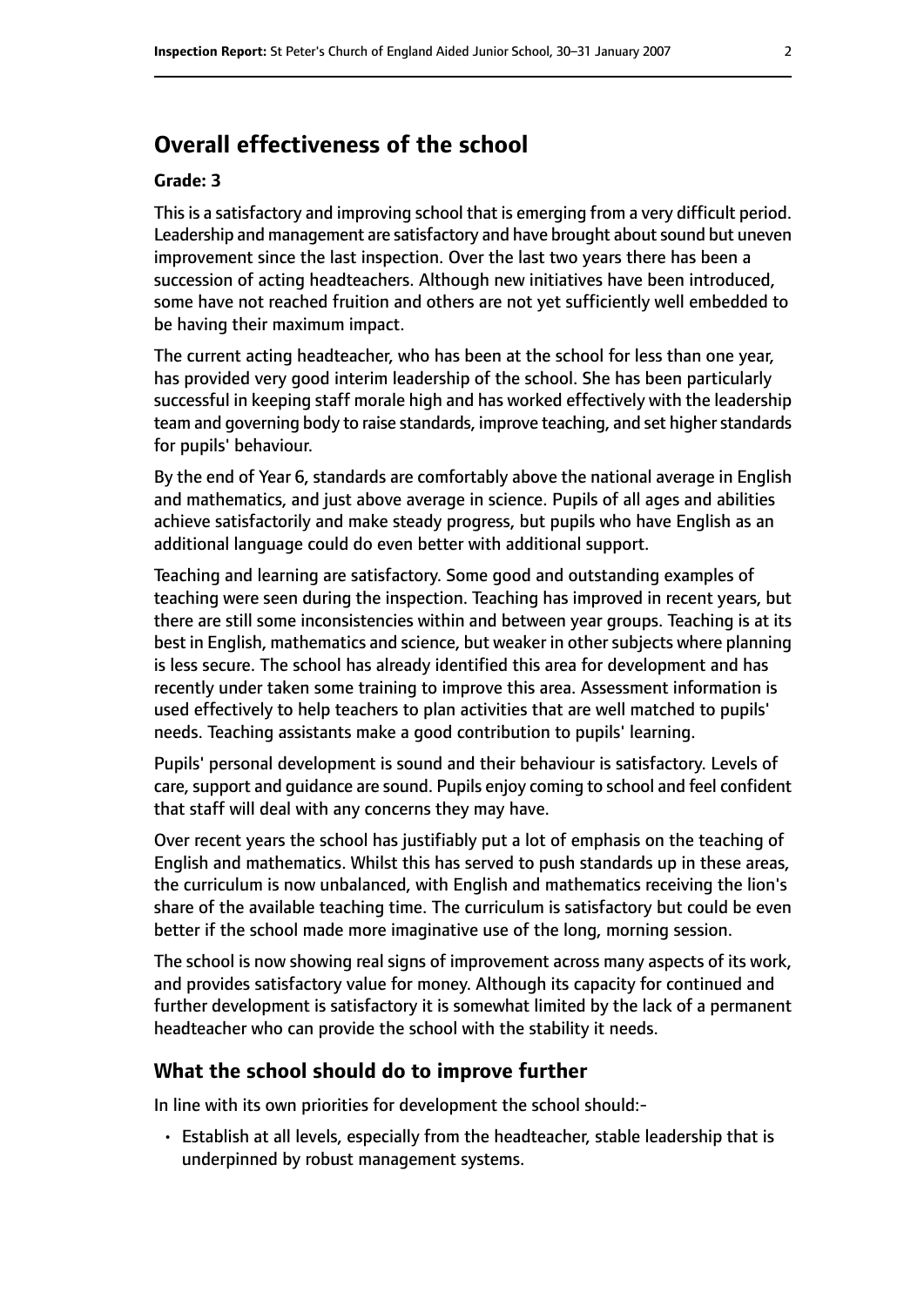- Use the long, morning sessions in more imaginative ways so that the pupils receive an exciting and well balanced curriculum.
- Ensure greater consistency in teaching.
- Develop the use of specialist support for pupils who speak English as an additional language.

## **Achievement and standards**

#### **Grade: 3**

Standards are comfortably above the national average in English, mathematics and science when pupils leave school at the age of eleven. Pupils achieve soundly. They make good progress in some literacy and numeracy lessons, in which teaching is at its best and where assessment information is used extremely well to ensure that activities are well matched to pupils' abilities. Additional booster classes in literacy and numeracy support the learning of lower attaining pupils and allow them to have the opportunity to catch up in areas where they are falling behind. In science, pupils make steady progress but could do even better if teaching was more consistent throughout the school and within year groups. Pupils with English as an additional language do not receive sufficient additional specialist support. Although this group of pupils makes steady progress, some of these pupils are very capable and could be doing even better. Pupils with learning difficulties receive good levels of additional support in class and make similar progress to their classmates.

## **Personal development and well-being**

#### **Grade: 3**

Personal development and well-being are satisfactory. Pupils' behaviour is satisfactory. In class, pupils behave well. They are responsive and keen to learn, especially when they take part in practical lessons such as science. At break times, there are some minor incidents of misbehaviour. These occur mainly as the result of pupils who have little self-discipline becoming overexcited. The school is working hard to improve behaviour at lunchtimes by training midday supervisors to be more effective, and through the introduction of games and activities in which the pupils can become involved. The school now operates a good system of rewards which pupils really like.

Pupils' spiritual, moral and social development is satisfactory, although more could be done to enhance their cultural development by maximising the opportunities presented by the wide mix of ethnic backgrounds within the school population. As a community the school functions well. Whole-school gatherings such as assemblies are pleasant, well organised occasions.

The school has made a good start in encouraging pupils to adopt a healthy lifestyle. Pupils eat fruit at break times and are fully aware of the positive impact of exercise on their bodies and the negative impact of drugs such as nicotine and alcohol. Pupils are satisfactorily prepared for the next stage of their education. They are confident about working together, in pairs and small groups, and understand the need for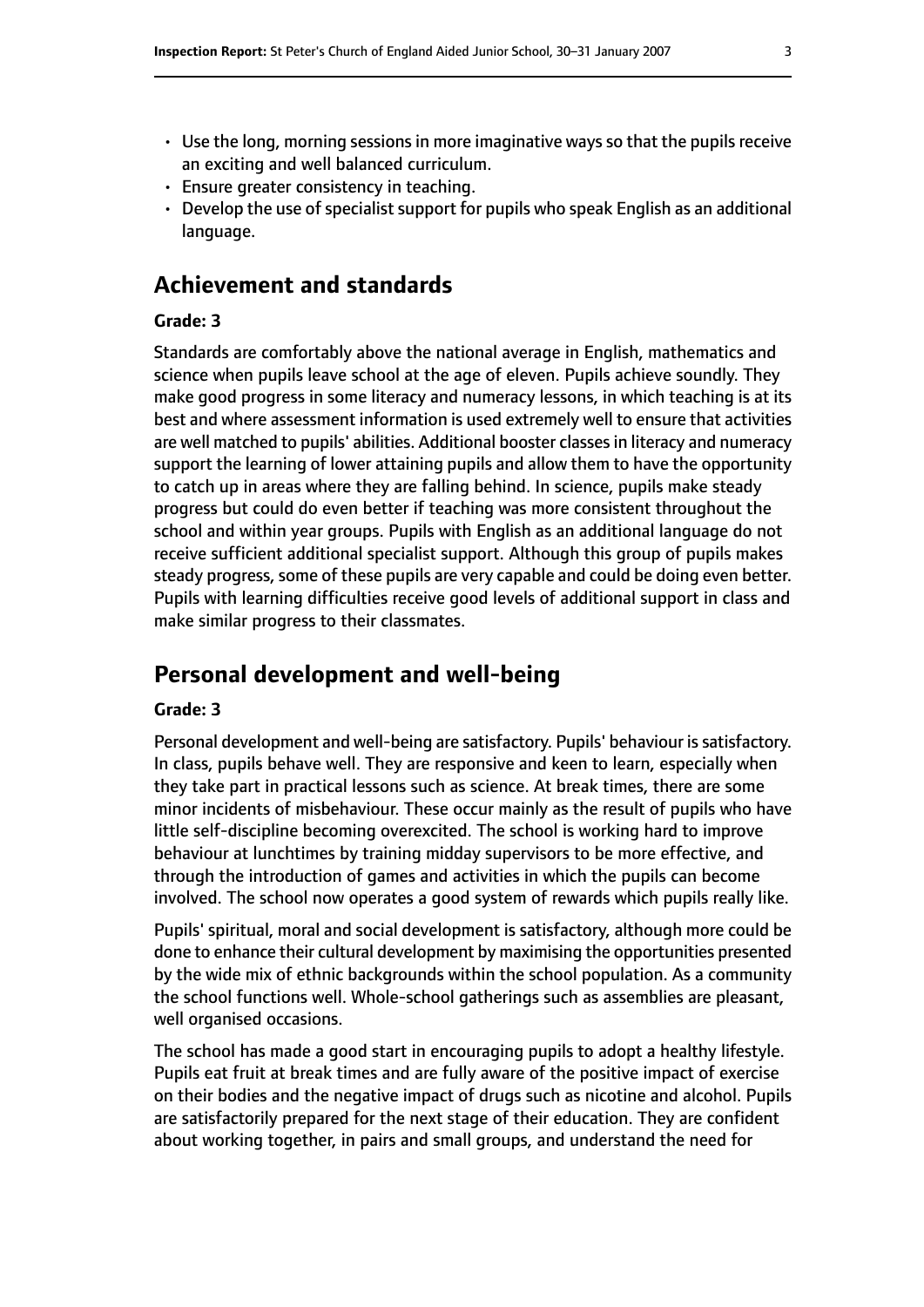negotiation. The school council, which was recently reconvened, provides pupils with good opportunities for expressing their views and contributing to the whole-school improvement plan. Attendance is good.

# **Quality of provision**

## **Teaching and learning**

#### **Grade: 3**

Teaching and learning are satisfactory. Some good and outstanding lessons were observed during the inspection, especially in English, mathematics and science on which the school has focused much of its efforts over recent months. In the past there have been weaknesses in teaching which led to a dip in standards. These weaknesses have been successfully resolved through a process of rigorous monitoring and by the staff's own commitment and determination to improve their practice. Teaching assistants are used effectively to support individual pupils and small groups and to deliver the many booster activities that the school provides.

Planning is very good in English and mathematics; it shows clearly the next steps in pupils' learning for all ability and age groups. The planning for other subjects is satisfactory, but the way in which the plans are implemented in parallel classes within the same year group is inconsistent and leads to variation in the rate of progress that pupils make.

The newly implemented assessment systems in English and mathematics are very good. They enable teachers to closely monitor the progress of individual pupils. The termly 'STAR' weeks provide an excellent opportunity for pupils to discuss their learning with their teachers and to set new targets.

#### **Curriculum and other activities**

#### **Grade: 3**

The quality of the curriculum is satisfactory but unbalanced. All subjects are covered but the time allocated to English and mathematics is disproportionately high, reducing the amount of teaching time that is available for other subjects. The school benefits from having a long, morning session but does not make full and imaginative use of this teaching time. The provision for information and communication technology, judged inadequate at the last inspection, is now much improved and is satisfactory. The school provides a satisfactory range of out-of-school activities.

Provision for pupils with learning difficulties is satisfactory. These pupils are well supported by their teachers and teaching assistants. As yet the school does not have a clear policy on the provision of those pupils who are at an early stage of learning English. Whilst this group of pupils makes satisfactory progress, some of the pupils could do even better with enhanced provision.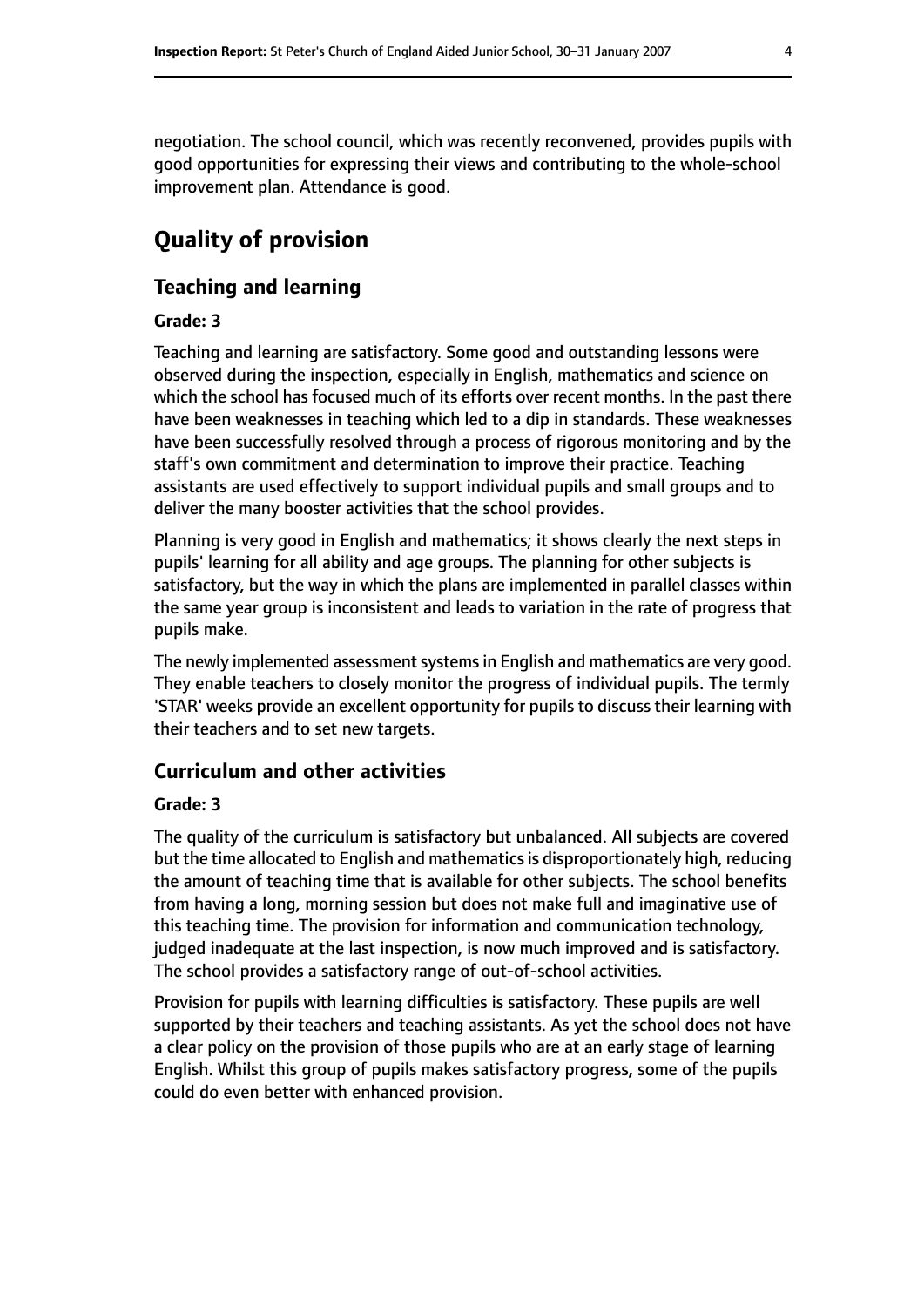#### **Care, guidance and support**

#### **Grade: 3**

This is a caring school where staff work hard to do the best for the pupils. The pupils say they feel safe in school. First aid arrangements, and the available accommodation for those who are unwell have improved. The school has a good system for keeping parents informed about the work pupils are doing and how parents can help at home. Arrangements for ensuring pupils' safety in school meet requirements. Health and safety issues are dealt with appropriately and improvements have been made to the buildings where necessary. The school has recently introduced a new behaviour management policy which has had a positive impact. Pupils are responding more effectively to the regular rewards for good and improved behaviour. They understand the few sanctions that are used when necessary. Particularly good provision is made for individual pupils who have difficulty in managing their behaviour.

## **Leadership and management**

#### **Grade: 3**

Leadership and management are satisfactory. The school has encountered some very difficult circumstances over the last two years. A succession of different acting headteachers has made it difficult for any changes to be sustained and for any long-term development to be achieved. Links with parents are satisfactory but have suffered to some extent. Although many are very supportive and recognise how hard it has been for the school, others are critical of what they see as a lack of communication. The school is slowly but surely starting to rebuild bridges, but knows there is still a long way to go.

The leadership team provides a very good steer to the school's work, although many of the initiatives it has implemented are still too new to show their maximum impact. The current acting headteacher has provided a very good lead forstaff and has worked extremely hard to deal with the most pressing issues of keeping staff morale high and ensuring that standards continue to rise. Subject leaders are in place for all subjects, but their role is as yet underdeveloped.

The governors are a loyal and hard-working group who have dealt well with the leadership issues in the past and who are committed to ensuring more stable leadership at all levels, starting with the appointment of a permanent headteacher. Governors know the school well and have a realistic appreciation of its relative strengths and weaknesses. The school's self-evaluation closely matches inspection findings. Although there is still much to be done, a good start has been made in recent months.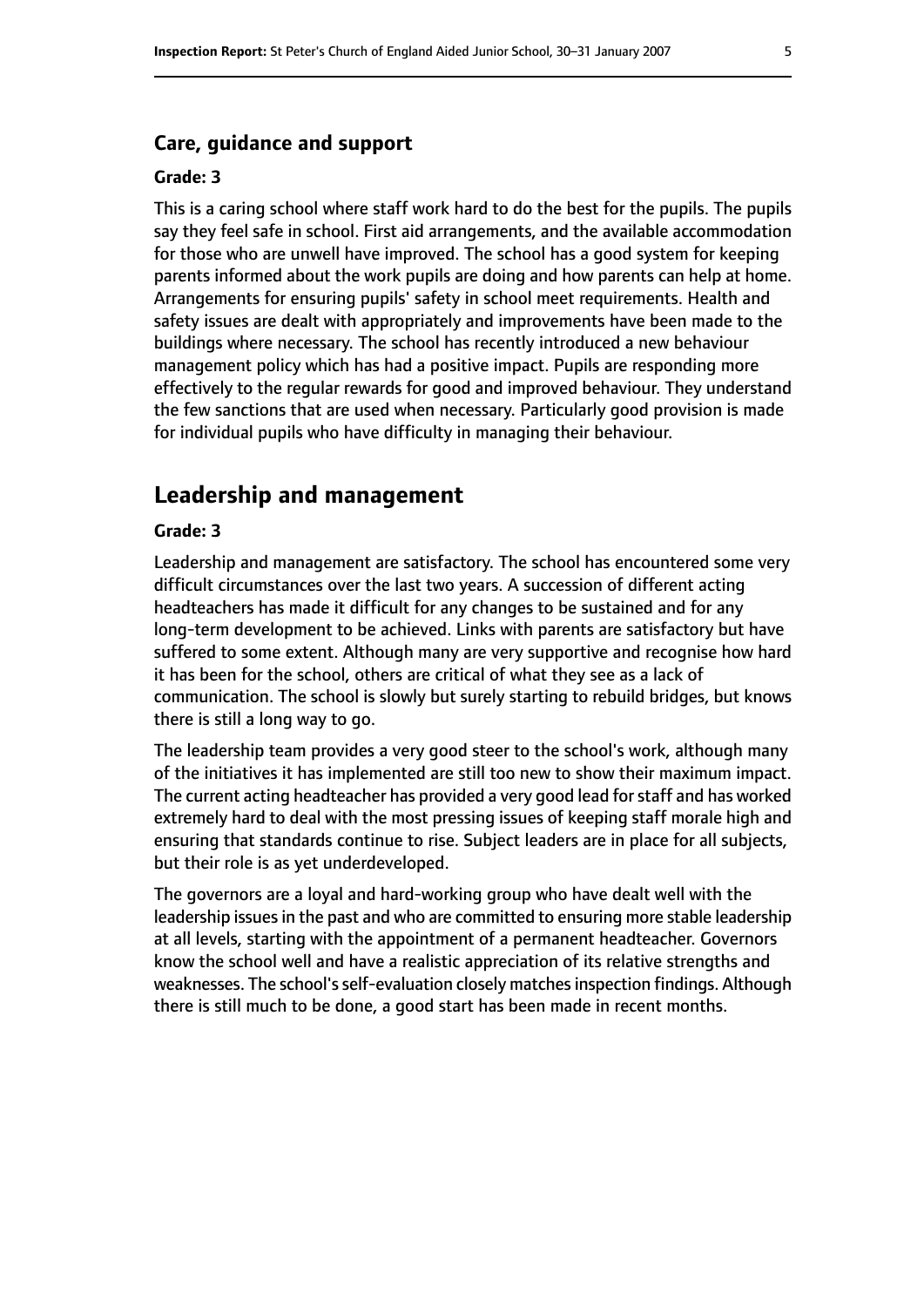**Any complaints about the inspection or the report should be made following the procedures set out inthe guidance 'Complaints about school inspection', whichis available from Ofsted's website: www.ofsted.gov.uk.**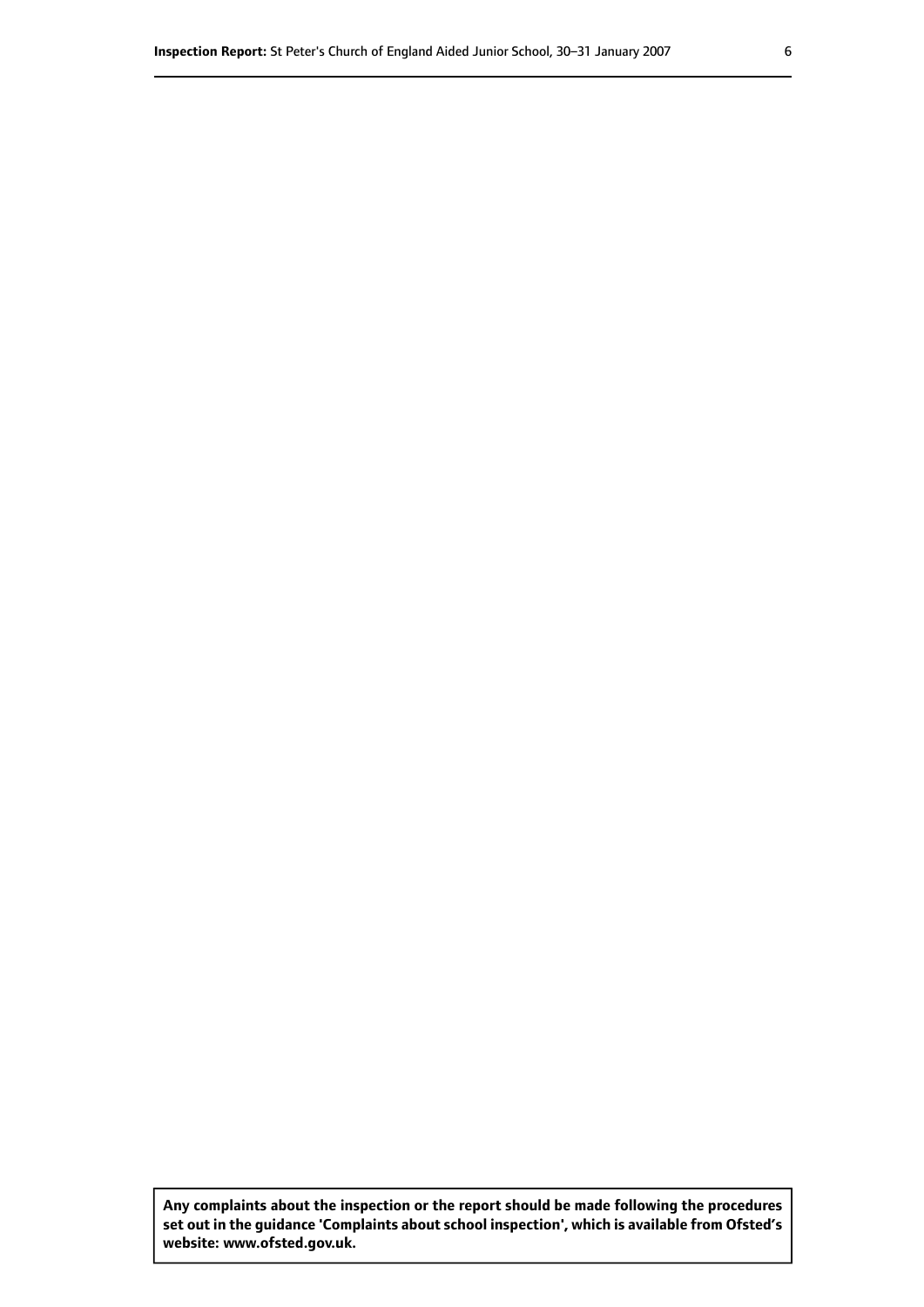# **Inspection judgements**

| Key to judgements: grade 1 is outstanding, grade 2 good, grade 3 satisfactory, and grade 4 | <b>School</b>  |
|--------------------------------------------------------------------------------------------|----------------|
| inadeauate                                                                                 | <b>Overall</b> |

## **Overall effectiveness**

| How effective, efficient and inclusive is the provision of education, integrated<br>care and any extended services in meeting the needs of learners? |     |
|------------------------------------------------------------------------------------------------------------------------------------------------------|-----|
| How well does the school work in partnership with others to promote learners'<br>well-being?                                                         |     |
| The effectiveness of the school's self-evaluation                                                                                                    |     |
| The capacity to make any necessary improvements                                                                                                      |     |
| Effective steps have been taken to promote improvement since the last<br>inspection                                                                  | Yes |

## **Achievement and standards**

| How well do learners achieve?                                                                               |  |
|-------------------------------------------------------------------------------------------------------------|--|
| The standards <sup>1</sup> reached by learners                                                              |  |
| How well learners make progress, taking account of any significant variations between<br>groups of learners |  |
| How well learners with learning difficulties and disabilities make progress                                 |  |

## **Personal development and well-being**

| How good is the overall personal development and well-being of the<br>learners?                                  |  |
|------------------------------------------------------------------------------------------------------------------|--|
| The extent of learners' spiritual, moral, social and cultural development                                        |  |
| The behaviour of learners                                                                                        |  |
| The attendance of learners                                                                                       |  |
| How well learners enjoy their education                                                                          |  |
| The extent to which learners adopt safe practices                                                                |  |
| The extent to which learners adopt healthy lifestyles                                                            |  |
| The extent to which learners make a positive contribution to the community                                       |  |
| How well learners develop workplace and other skills that will contribute to<br>their future economic well-being |  |

## **The quality of provision**

| How effective are teaching and learning in meeting the full range of the<br>learners' needs?          |  |
|-------------------------------------------------------------------------------------------------------|--|
| How well do the curriculum and other activities meet the range of needs<br>and interests of learners? |  |
| How well are learners cared for, guided and supported?                                                |  |

 $^1$  Grade 1 - Exceptionally and consistently high; Grade 2 - Generally above average with none significantly below average; Grade 3 - Broadly average to below average; Grade 4 - Exceptionally low.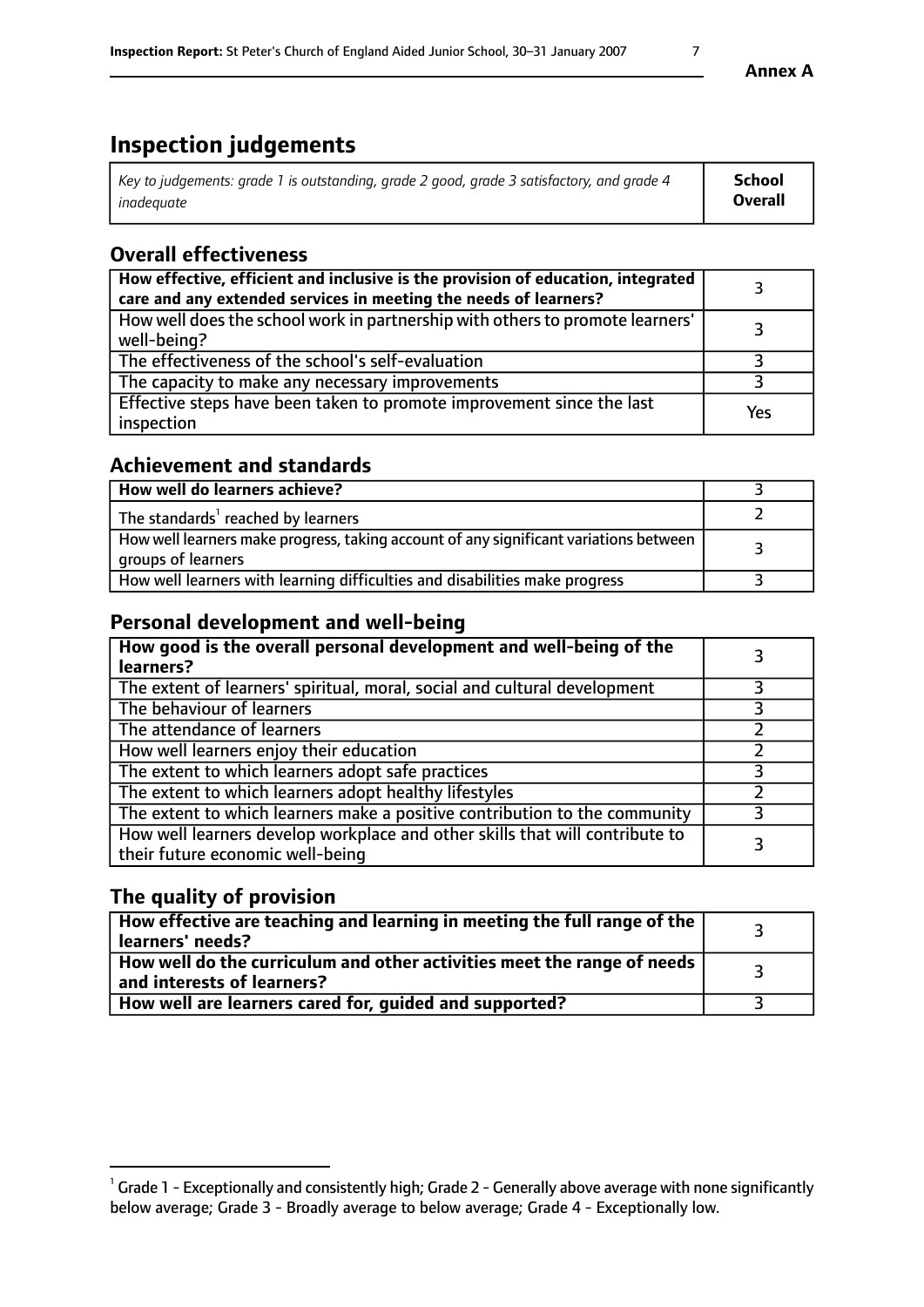# **Leadership and management**

| How effective are leadership and management in raising achievement<br>and supporting all learners?                                              | 3         |
|-------------------------------------------------------------------------------------------------------------------------------------------------|-----------|
| How effectively leaders and managers at all levels set clear direction leading<br>to improvement and promote high quality of care and education |           |
| How effectively performance is monitored, evaluated and improved to meet<br>challenging targets                                                 | 3         |
| How well equality of opportunity is promoted and discrimination tackled so<br>that all learners achieve as well as they can                     |           |
| How effectively and efficiently resources, including staff, are deployed to<br>achieve value for money                                          | 3         |
| The extent to which governors and other supervisory boards discharge their<br>responsibilities                                                  | 3         |
| Do procedures for safequarding learners meet current government<br>requirements?                                                                | Yes       |
| Does this school require special measures?                                                                                                      | No        |
| Does this school require a notice to improve?                                                                                                   | <b>No</b> |